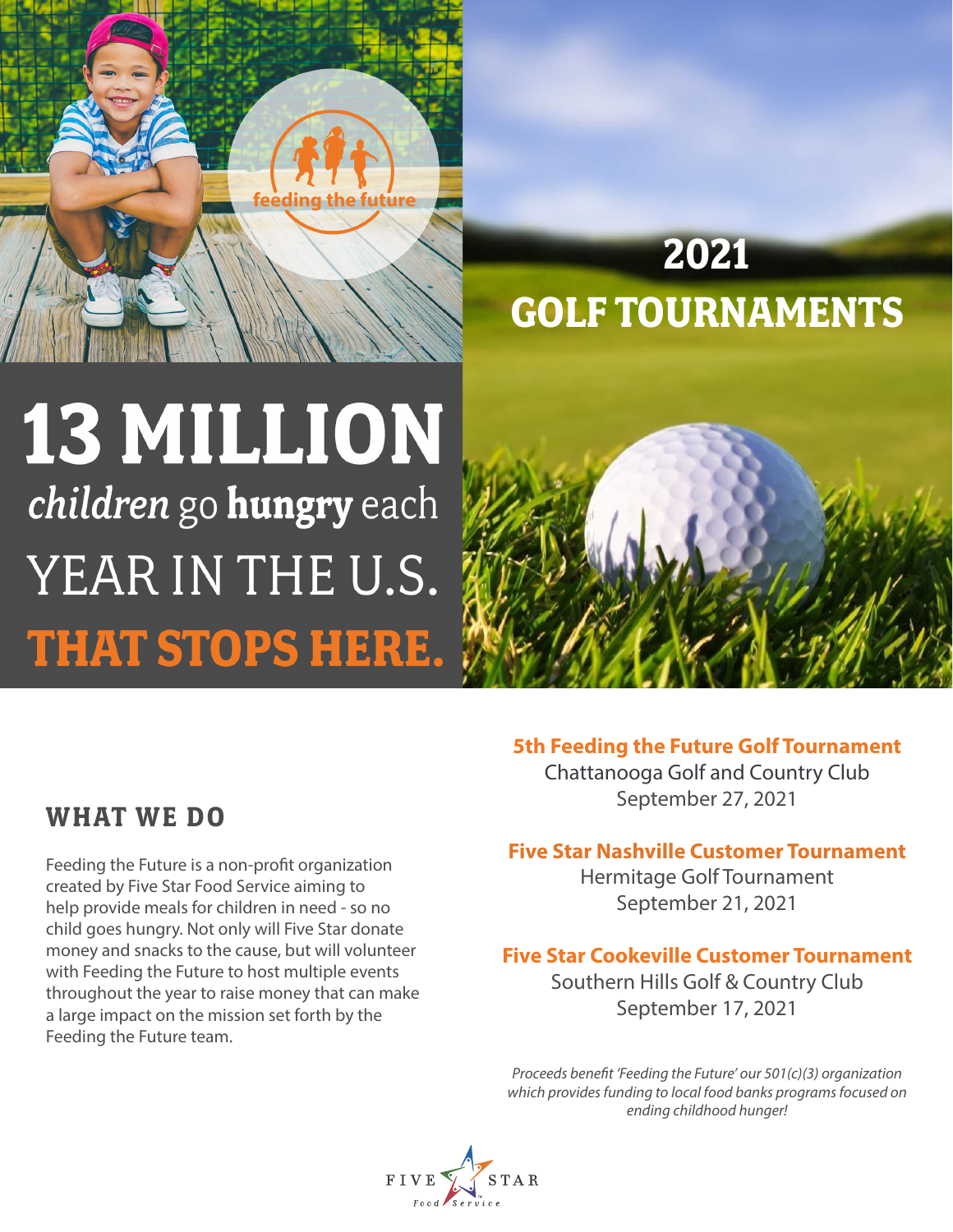# **2021 GOLF TOURNAMENTS**

### **Entry Fees:**

#### **Chattanooga: Single Player: \$400 Team: \$1,500**

*Nashville and Cookeville Tournaments only available for play at specified sponsorship levels.*

#### *What it Includes:*

•**Unlimited Driving Range Balls** •**Practice Green Access** •**18 Hole Greens Fee w/ Cart** *-Contest Prizes available on at least 7 holes* •**1 Attempt at Premium Putting Contest (additional attempts \$5)** •**Premium Player Gift** •**2 Mulligans Per Player** •**Premium Boxed Lunch** •**Entry into Door Prize Drawing** •**Post-Play Cocktail Reception & Awards**  *-Full Open Bar (beer, wine, spirits) -Premium Team Awards (3 Flights – 1st & 2nd Place)*

### **Hole & Contest Sponsorship**

### **Opportunities:**

**Hole Sponsorship:** 

**\$500** (Chatt only) **\$1,000** (all tournaments) **(36 Avail)**

*-Branded Signage on tee box*

#### **Practice Green Sponsorship:**

**\$500 (**Chatt only) **\$1,000** (all tournaments) **(4 Avail)**

*-Branded Signage around practice green during warm-ups*

#### **Drive Range Sponsorship:**

**\$500 (**Chatt only) **\$1,000** (all tournaments) **(4 Avail)**

*-Branded Signage around driving range tee area during warm-ups*

#### **Contest Hole Sponsorship:**

**\$1,000** (Chatt only) **\$2,000** (all tournaments) **(14 Avail)**

*-Sponsorship of 1 Contest Hole (Closest to Pin, Longest Drive, etc) -Branded Signage on tee box*

#### **Hole-In-One Sponsorship:**

#### **\$2,000** (Chatt only) **\$3,000** (all tournaments) **(2 Avail)**

*-Sponsorship of 1 Hole-in-One Contest Hole & Premium Prize*

*-Branded Signage on Par 3 tee box*

#### **Putting Contest:**

**\$2,000** (Chatt only) **\$3,000** (all tournaments) **(1 Avail)**

*-Exclusive Sponsor of Putting Contest & Premium Prize -Branded Signage around Putting Green during contest*

## **Exclusive Partnership Opportunities:**

#### **Pouring Partner (NA):**

**\$5,000 + Product Donation** (one tournament)

**\$8,000 + Product Donation** (all tournaments)

-Exclusive beverage provider for water, soft drink, and sport drink categories -One (1) Team in the Tournament -Branded Beverage Stations On-Course -Logo on FTF Website, Event Brochure, and Sponsor

Banner(s)

-Social Media Posting (Facebook, Twitter, Instagram)

#### **Pouring Partner (Alcohol):**

#### \$3,000 + Product Donation (one tournament)

#### **\$6,000 + Product Donation** (all tournaments)

-Exclusive beverage provider for beer

-One (1) Team in the Tournament

- -Branded Beverage Stations On-Course
- -Logo on FTF Website, Event Brochure, and Sponsor Banner(s)

#### -Social Media Posting (Facebook, Twitter, Instagram)

#### **Awards Reception and Cocktail Hour**

#### **\$3,000** (one tournament)

**\$6,000** (all tournaments)

-Exclusive Sponsor of the post-play cocktail reception and awards dinner

- -Branded welcome signage to bar areas and dining room -One (1) Team in the Tournament
- -Logo on FTF Website, Event Brochure, and Sponsor Banner(s)
- -Social Media Posting (Facebook, Twitter, Instagram)

#### **Player Lunch Sponsor:**

#### **\$3,000 + Product Donation** (one tournament)

#### **\$6,000 + Product Donation** (all tournaments)

- -Exclusive sponsor/provider of lunch for golfers
- -Branded welcome signage and other opportunities in
- player lunch pick up/eating area
- -One (1) Team in the Tournament
- -Logo on FTF Website, Event Brochure, and Sponsor Banner(s)
- -Social Media Posting (Facebook, Twitter, Instagram)